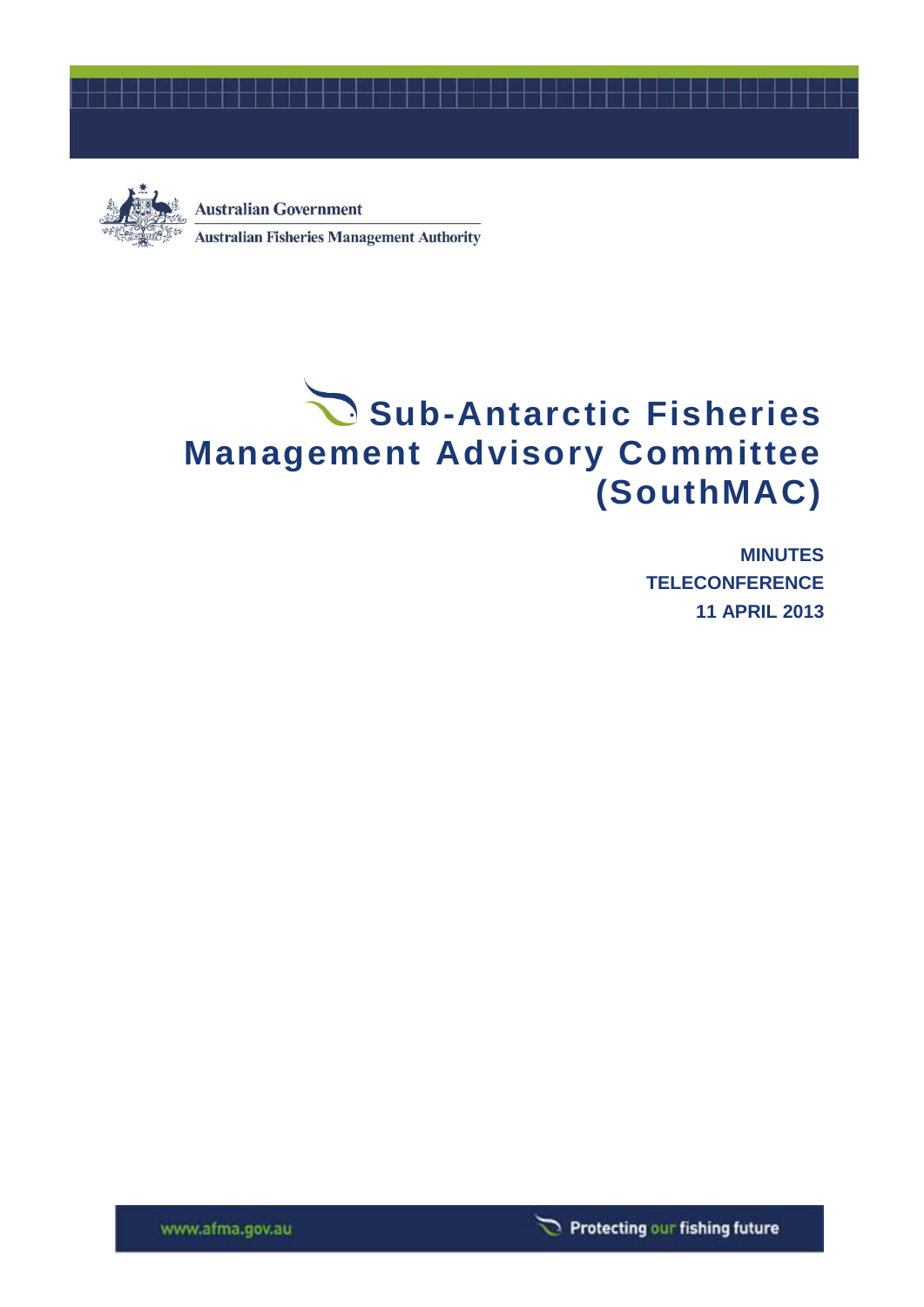### **SUB-ANTARCTIC FISHERIES MANAGEMENT ADVISORY COMMITTEE (SouthMAC)**

**CHAIR**: Mr Peter Neville **Date:** 11 April 2013 **Venue**: Teleconference

## **Attendance**

#### **Members**

Mr Peter Neville–Chair Dr Malcolm Haddon, Scientific Member Mr Les Scott, Industry Member Mr Jon Bryan, Conservation Member Mr Peter Neave, AFMA Member Ms Sarah Kirkcaldie (Executive Officer)

# **Apologies**

Mr Martin Exel

# **Introduction**

A Sub-Antarctic Fisheries Management Advisory Committee (SouthMAC) teleconference was held on 11 April 2013.

The primary objective of the meeting was to discuss the recommendation coming from the Sub-Antarctic Resource Assessment Group (SARAG) on the total allowable catch (TAC) for toothfish and catch limits for bycatch species in the Macquarie Island toothfish Fishery (MITF) for the 2013/14 season, which starts on 1 May 2013.

### **Agenda item 1 - Preliminaries**

The meeting was opened at 10.05am on 11 April 2013 by the Chair, Mr Peter Neville.

Members welcomed Mr Neville as the new Chair of SouthMAC and noted that he had previously chaired the Southern Bluefin Tuna Management Advisory Committee.

#### **1.1 Declaration of interests**

SouthMAC noted that Mr Martin Exel and Mr Les Scott had declared their interests in writing in relation to Agenda Item 2 prior to the teleconference. The remaining MAC members had agreed in writing that the industry members could participate in the SouthMAC discussions/recommendations in relation to the setting of the toothfish TAC and bycatch catch limits in Macquarie Island Toothfish Fishery.

As this was his first meeting, Mr Neville declared that he was a Director of a fisheries consulting business but had no pecuniary interest in the sub-Antarctic fisheries.

### **1.2 Apologies**

An apology was received from Mr Martin Exel. Members noted that Ms Lihini Weragoda is currently on maternity leave.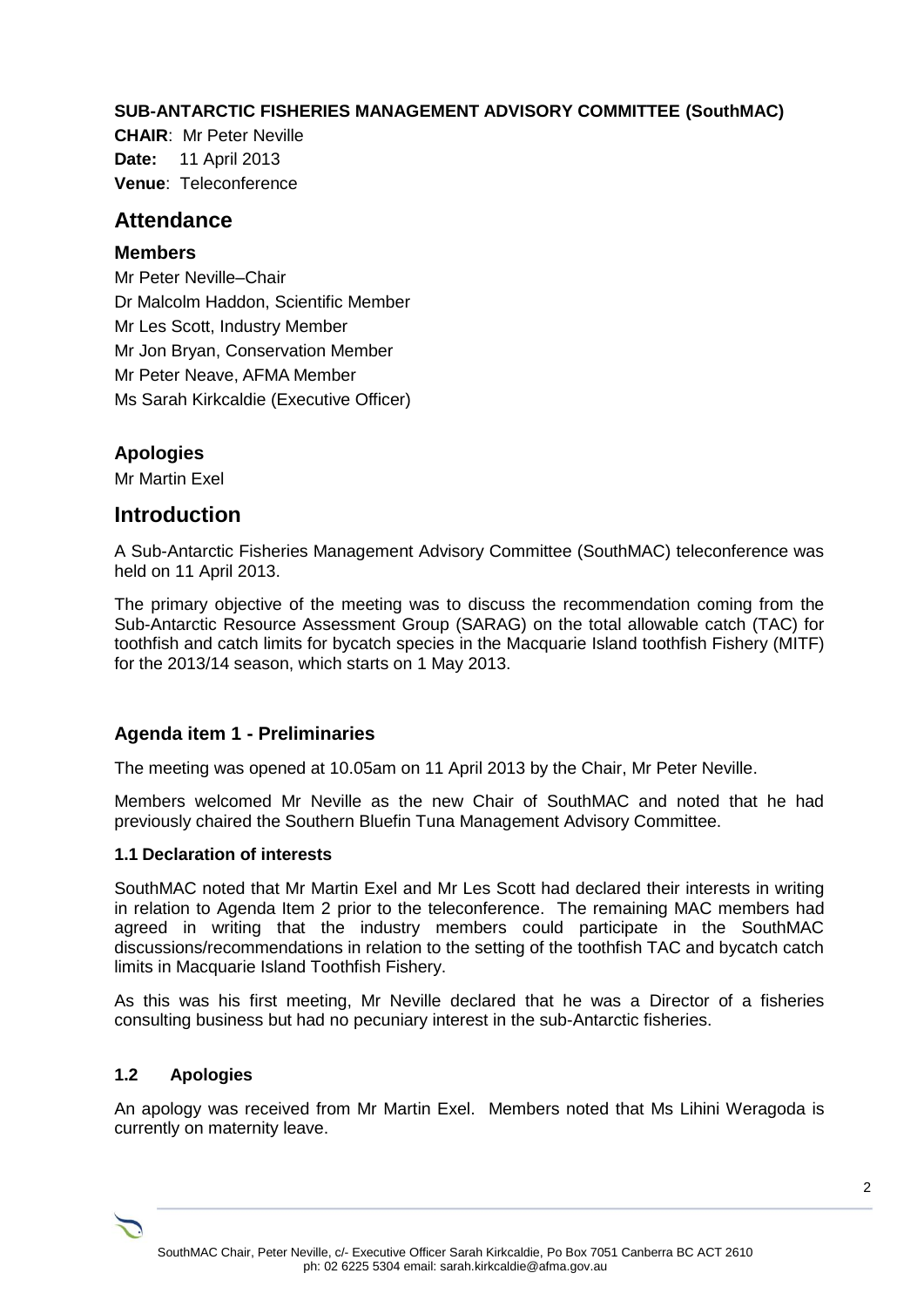### **1.3 Adoption of agenda**

SouthMAC adopted the agenda without change.

# **Macquarie Island Toothfish Fishery**

#### **Agenda item 2 – Stock assessment and TAC recommendations**

Members noted that SARAG meet on 19<sup>th</sup> March 2013 and discussed the CSIRO prepared stock assessment of the Macquarie Island Fishery for Patagonian Toothfish.

Members noted that SARAG agreed that it is important to maintain fishing across the entire fishery and recommended a TAC of 415 tonnes for the 2013/14 season to be taken in approximately the following proportions: 250 tonnes from the Aurora Trough, 99 tonnes in the southern Macquarie Ridge and 66 tonnes in the northern Macquarie Ridge.

SouthMAC discussed the bycatch limits and agreed with SARAG that a 50 tonnes limit on any one species (other than Patagonian Toothfish) should continue to be applied, but there was no need to retain an overall bycatch limit of 200 tonnes for bycatch species. Members noted that the 50 tonnes limit for any one species is consistent with the approach adopted by the Commission for the Conservation of Antarctic Marine Living Resources (CCAMLR) and in the Heard Island and McDonald Islands (HIMI) Fishery. Members noted that in the 2011/12 season the total fish bycatch from longline operations was approximately 19 tonnes.

SouthMAC members agreed to recommend the following catch limits in the Macquarie Island toothfish Fishery, as recommended by SARAG, for determination by the AFMA Commission:

- 415 tonnes for Patagonian Toothfish; and
- 50 tonnes limit for any one bycatch species.

# **Other**

#### **Agenda item 3 – Other Business**

No other business items were raised or discussed.

#### **Agenda item 4 - Next meeting**

SouthMAC noted that there would be a requirement to hold a teleconference in mid-November 2013 to discuss the HIMI Fishery TAC recommendations arising from SARAG and CCAMLR. It was expected that the next face-to-face meeting of SouthMAC would be held in Hobart in early December 2013.

The Chair thanked members for participating in the teleconference and closed the meeting at 10.15 am.